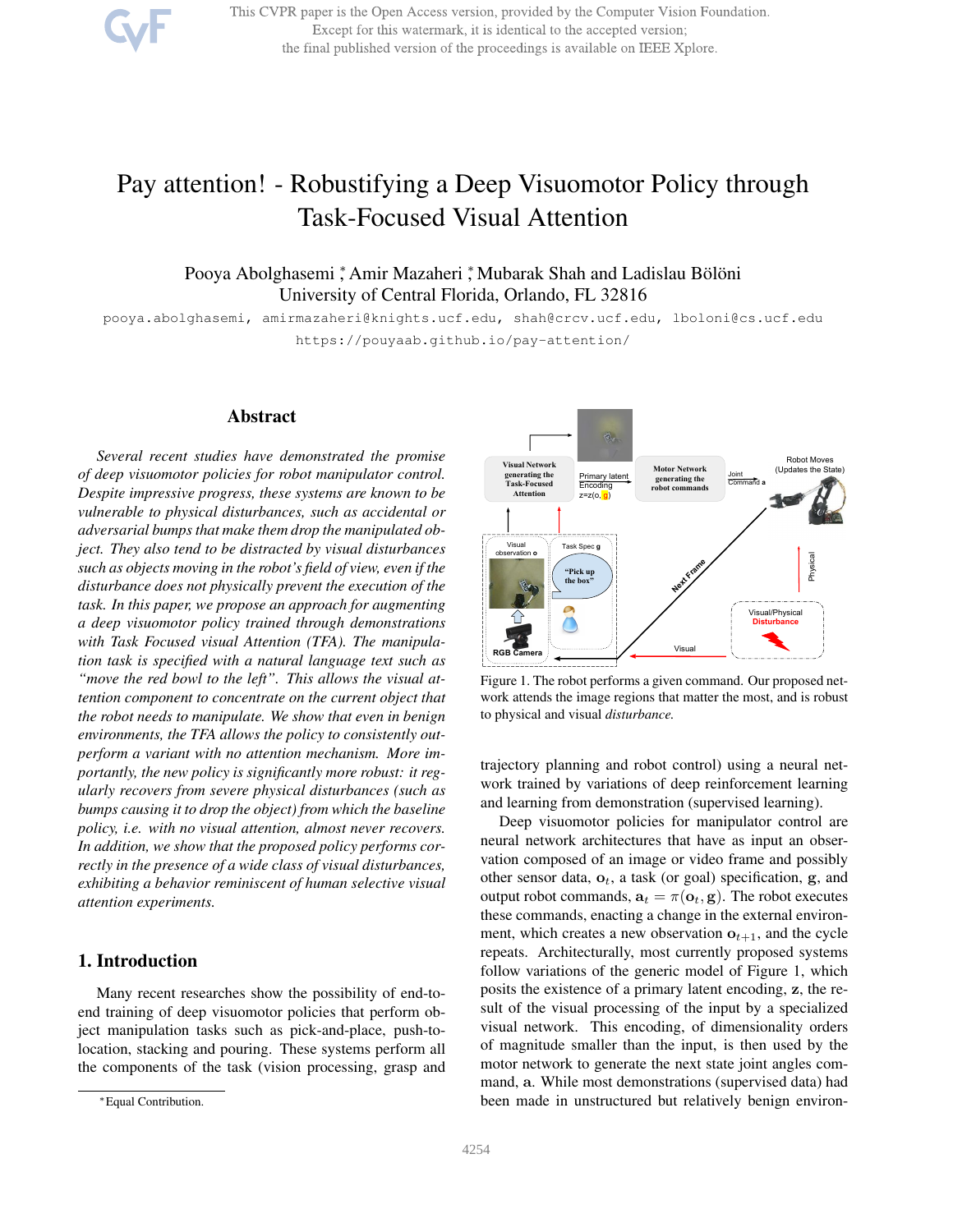ments, our own experiments and personal communication with other researchers had shown that task independent visual networks for visuomotor policies are highly vulnerable to *physical* and *visual* disturbances. An example of physical disturbance is the robot arm being bumped such that it drops the manipulated object. The desired behavior would be for the robot to immediately notice this, change its trajectory, pick up the dropped object and continue with the manipulation task. Instead, with an otherwise reliably performing policy, we notice situations where the robot arm, having lost the object, continue to go empty-handed through the full trajectory of the manipulation, recovering either much later, or not at all. A visual disturbance may involve distracting mobile objects appearing in the robot's field of view. Clearly, if the visual disturbance prevents the execution of the task, for instance, by blocking the view of the manipulated object, it is acceptable for the robot to stop or even cancel the manipulation. There are, however, visual disturbances that should not prevent the execution of the task: for instance, hands waving in the visual field of the robot but not covering the manipulated object or the robot arm. We have found that in the case of an task independent visual network, even such visual disturbances cause the robot to behave erratically – possibly due to the robot interpreting the situation as a state never encountered before.

In engineered robot architectures such problems can be dealt by developing explicit models of the possible disturbances, which may allow the robot to reason around the situation. In deep learning systems, one possible brute-force solution is to gather more training data containing physical and visual disturbance events; however, data collection for robotic tasks is time consuming. Also, there are unlimited visual and physical disturbance scenarios for a single task. It is impossible for to record demonstrations to cover all possible scenarios of physical and visual disturbances.

Pay attention! Task dependent visual network: The principal idea of this paper is that performance benefits can be obtained if we make the vision system pay attention to relevant regions of each frame regarding the current task or user command. Humans are known to exhibit selective attention - when observing a scene with a particular task in mind, features of the scene relevant to the task are given particular attention, while other features are de-emphasized or even ignored. This had been illustrated in the famous experiments of Chabris and Simmons [1]. In this paper we propose *Task Focused (Visual) Attention* (TFA) as an auxiliary network to increase the robustness of the robot manipulator network to physical and visual disturbances, without the need of any additional training data. Thus, our objective is to create a system that implements a selective visual attention similar to what human perception is doing: we want the robot to focus on the objects of the scene that are relevant to the current manipulation task. We conjecture that using TFA, z will better represent the objects and colors that are the subject of the attention, allowing for more precision in grasping and manipulation (See Figure 2).

Our Contributions: The contributions of the paper are as follows: 1- We describe a novel architecture for a visuomotor policy trained end-to-end from demonstrations, which features a task focused visual attention system. The visual attention system is guided by a natural language description of the task and focuses on the currently manipulated object. 2- We show that, under benign conditions, the new policy outperforms a closely related baseline policy without the attention model over pick-up and push tasks using a variety of objects. 3- We show that in the case of a severe physical disturbance, when an external intervention causes the robot to miss the grasp or drop the already grasped object, the new policy recovers in the majority of situations, while the baseline policy almost never recovers. 4- We show that the task focused visual attention allows the policy to ignore a large class of visual disturbances, that interfere with the task for the baseline policy. We show experimentally that the system exhibits the "invisible gorilla" phenomenon [1] from the classic selective attention test. 5- The teacher network for the task focused visual attention can be trained offline, does not require additional training data or pixel level annotation of objects.

# 2. Related Work

A deep visuomotor policy for robotic manipulation transforms an input video stream (possibly combined with other sensory input) into robot commands by the means of a single deep neural network. Such a system had been first demonstrated in [2] using guided policy search, a method that transforms policy search into supervised learning, with supervision provided by a trajectory-centric reinforcement learning method. In recent years, several alternative approaches have been proposed using variations of both deep reinforcement learning and deep learning from demonstration (as well as combinations of these).

Deep reinforcement learning is powerful paradigm which, in applications where exploration can be performed in a simulated environment allowing millions of trial runs, can train systems that perform at superhuman level [3], even when no human knowledge is used for bootstrapping [4]. Unfortunately, for training visuomotor policies controlling real robots, it is very difficult to perform reinforcement runs on these scales. Even the most extensive projects could only collect several orders of magnitude lower number of experiments: for example, in [5] 14 robotic manipulators were used over the period of two months to gather 800,000 grasp attempts. Even this number of experimental tries are unrealistic in many practical settings.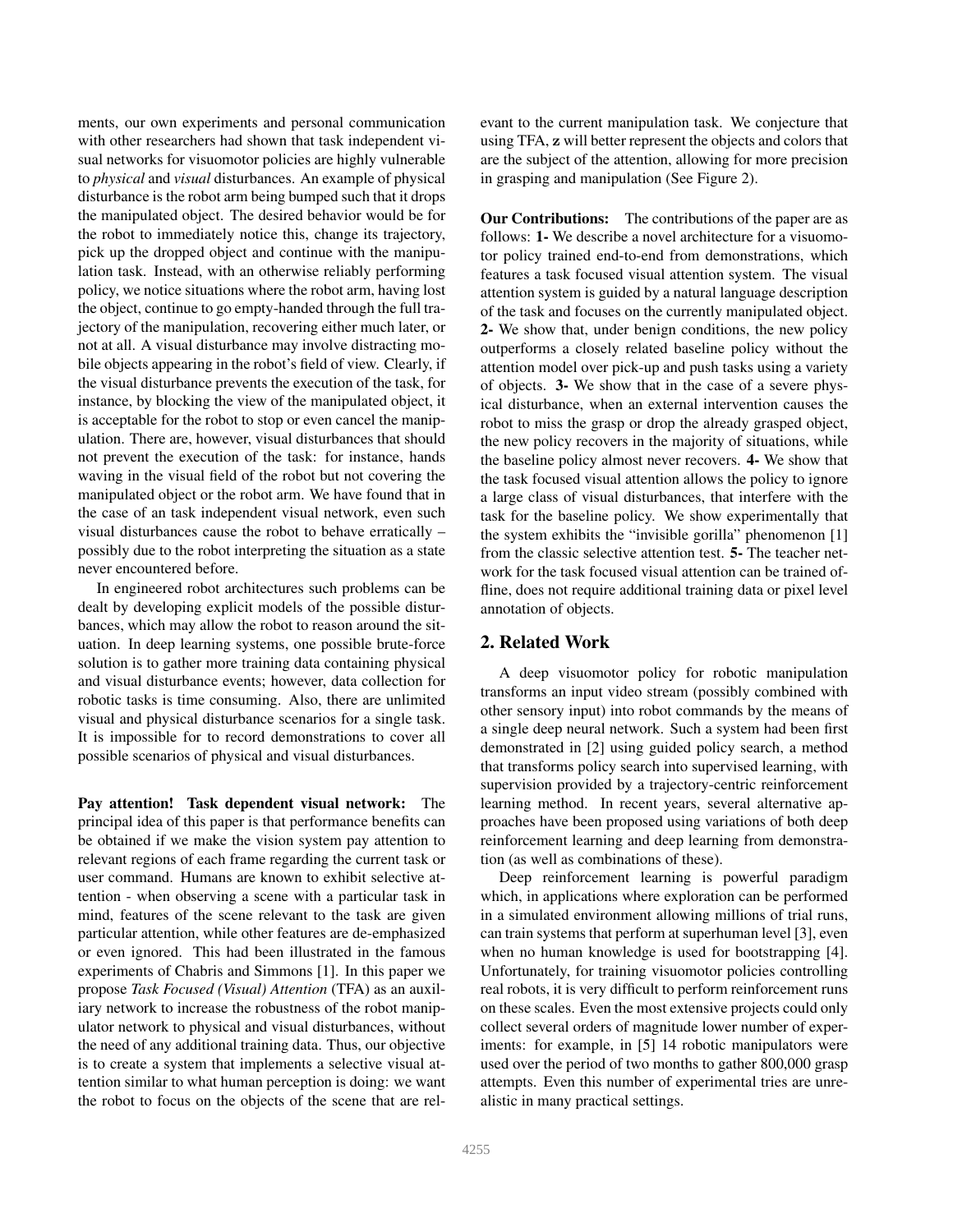

Figure 2. The proposed visuomotor architecture. Given an image captured from the scene and a command sentence provided by the user, the **Encoder (E)** produces the *Primary Latent Encoding (z)*. **z** is the input to the **Motor Network**, which decides the next state of the robot joint angles. Also,  $z$  is the input to a Generator (G), which produces "Fake" frame and masked frame. A pre-trained Visual Attention Teacher Module masks the original frame by an spatial attention computed employing the textual input. The Discriminator (D) must discriminate between real/fake frames and masked frames, and also classify the object and color of the object being manipulated.

Thus, many efforts focus on reducing the number of experimental runs necessary to train an end-to-end visuomotor controller. One obvious direction is to learn a better encoding of the input data, which can improve the learning rate. In [6], a set of visual features were extracted from the image to be used as state representation for a reinforcement learning algorithm.

Another direction involves the use of learning from demonstration instead (or in combination with) of reinforcement learning. The demonstrations can be performed in real [7] or simulated [8, 9] environments. Metalearning [10] and related approaches promise to drastically lower the amount of training data needed to learn a specific task from a class of related tasks (possibly, down to a single task specific demonstration). However, they still require a costly meta-learning phase.

An approach that is similar to ours in objective, but different in implementation, is described in [11]. Considering manipulation tasks, the authors implement two layers of attention. The first, a task independent visual attention semantically identifies labels and localizes objects in the scene. This labeling relies on training on an external labeled dataset, thus in this respect the approach is not "endto-end". The second, a task-specific attention is learned by selecting from the segmented objects, by the task independent attention, those objects that contribute most to the correct prediction of demonstrated trajectories.

Another point concerns the way in which the task is specified to the robot. Specifying the task in the form of a human readable sentence is a natural choice [12], as creating such a command is very easy for a human user. In the general case,

however, translating a command into a task is not yet feasible with an end-to-end learned controller. In this paper, we assume the existence of the command, but only as an additional input that helps the creation of the task-focused attention. Alternative ways of specifying the task are possible. A purely visual specification was proposed in [13], where the user identifies a pixel in the image and specifies where it should be moved. A technique of control based on visual images was also demonstrated in [14].

One component of our work has its roots in recent work on visual attention networks. These networks often appear as components of larger networks, solving problems like image captioning [15, 16], visual question answering [17, 18, 19] or visual expression localization [20]. Although the applications are different, the role of attention networks, i.e., focusing on information-rich parts of the visual input, remains the same. Our proposed attention mechanism is most similar to [17]. However, in our model we train the attention network with word selection objective. The objective is to select some regions on a video frame regarding a textual input, such that it be able to regenerate the words in the input sentence just based on the visual features of selected image regions.

# 3. Approach

As shown in Figure 2, our architecture contains a Motor Network and Visual Network.The Motor Network, often but not always, contains a recurrent neural network and is trained on a loss that favors the execution of the specified task, g. This training may take several forms. In the case of RL we need a source of rewards. If the task is specified by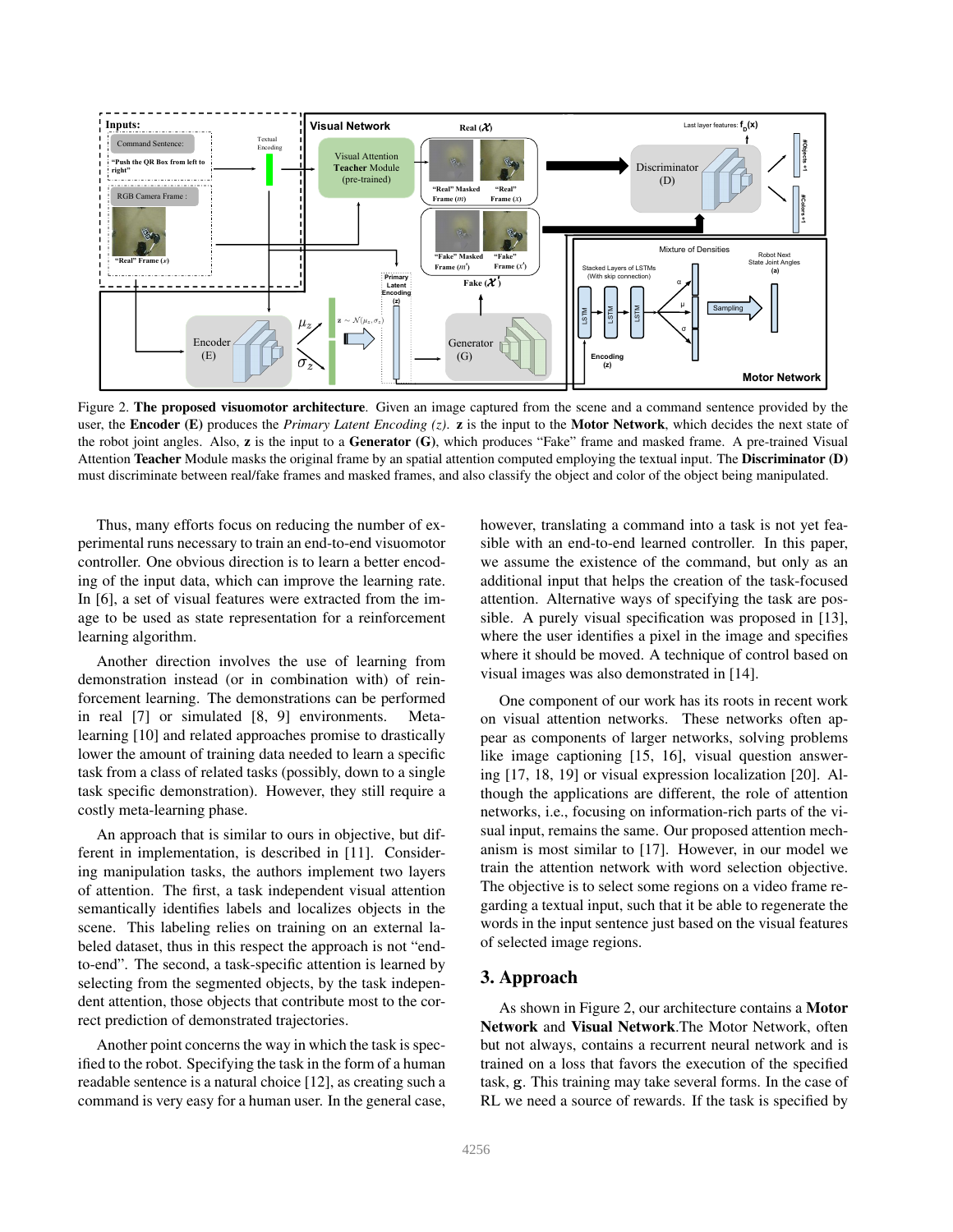

Figure 3. Examples of task focused visual attention. We provide the command sentence on top of each column. The first row shows frames from RGB camera and the second row is the same image masked by the attention, produced by teacher network. We denote the first/second row images by x/m in our equations.

demonstrations (our case), the training may be executed in a supervised fashion using a behavioral cloning loss.

The Visual Network contains an Encoder module that encodes the input frame into the *Primary Latent Variable, z*. To get a richer representation z, we incorporate two other modules. First, a teacher network which computes an attention map and masks the input frame. We train the teacher network separately (Section 3.1). Second, a GAN network that takes z as input and generates two reconstructed frames, the input frame and the masked input frame.

## 3.1. A Teacher Network for TFA

We consider robot manipulation commands expressed in natural language such as, "Push the *red plate* to the left", "Push the *blue box* to the left", and "Pick up the *red ring*".

The goal of the TFA is to identify the parts of the visual input, where objects relevant to the task appear, that is, to focus the attention on the red plate, blue box and blue ring respectively (see Figure 3).

A TFA system could be trained as a supervised learning model, if we can create a sufficient amount of training data. However, this would require us to label with attention blobs on an unrealistically large number of input video frames. Our approach is to generate our own labels by implementing a teacher network that provides training data for the controller. Our approach fits in the established technique of student-teacher network training models [21, 22, 23], with the qualification that the attention teacher only teaches one particular aspect of the final controller. In the remainder of this section, we describe the implementation of a teacher network which computes the TFA as shown in Figure 4.

The proposed approach allows us to train the TFA without pixel level annotations. The principal idea is that the attention should be on those regions that *allow us to reconstruct the input text based on those regions only*. The overall



Figure 4. Proposed visual attention network. The network uses the pre-trained VGG19 [24] network's last convolution layer output as the visual spatial features. The attention module combines the spatial and textual features, and assigns one probability to each spatial region. To train the attention network, first we pool the visual features by the attention probabilities (weighted average), and second, we use an auxiliary classifier to reconstruct the input text's words based on the pooled visual features.

architecture is described in Figure 4.

We divid the visual field (video frame),  $x$ , into  $k$  regions. The visual attention we aim to obtain is a vector of probabilities,  $p_{TFA} \in (0,1)^k$ , with a probability for each of the  $k$  regions. The higher the probability, the more attention is paid to the specific region. In general, our goal is to focus the attention on a small number of regions.

The first step is to encode the text and image inputs.

**Text input:** Let  $\{v_1, v_2, \ldots, v_n\}$  be the textual input with *n* words, with one-hot indicators  $v_i \in \{0, 1\}^{|V|}$ , where V is the dictionary of the words in our dataset. Thus, a word-tovector encoding is employed:

$$
w_i = v_i \times W_\omega,\tag{1}
$$

where  $W_{\omega} \in \mathcal{R}^{|V| \times d_v}$ , and  $d_v$  is the length of encoded word vectors. To encode a whole sentence, we feed the series of word vectors to an LSTM. To obtain the text encoding, we extract the last hidden state of the LSTM,  $u \in \mathcal{R}^{d_h}$ , where  $d_h$  is cell size of the LSTM. We observed better performance by concatenating the LSTM output with a binary vector indicating objects' shape and color.

Visual input: We use the last Convolution layer of a pretrained VGG19 [24] network to obtain  $k$  spatial visual feature vectors. The resulting spatial visual features have the form  $\phi_f \in \mathcal{R}^{k \times d_{\phi}}$ , where k is the number of spatial regions and  $d_{\phi}$  is the length of feature vector for each region.

We combine the textual and visual encodings through a technique similar to [17]. We learn a mapping on both visual and text data and combine them through an elementwise summation:

$$
\psi = \tanh(\phi_f \times W_f \oplus u \times W_u), \tag{2}
$$

where  $W_u \in \mathcal{R}^{d_h \times d_\psi}$  and  $W_f \in \mathcal{R}^{d_\phi \times d_\psi}$  are mapping matrices,  $\oplus$  is element-wise summation.  $\psi \in \mathcal{R}^{k \times d_{\psi}}$  is the combination matrix of textual and visual inputs. Note that, u is a vector, while  $\phi_f$  is a matrix. We augment the u vector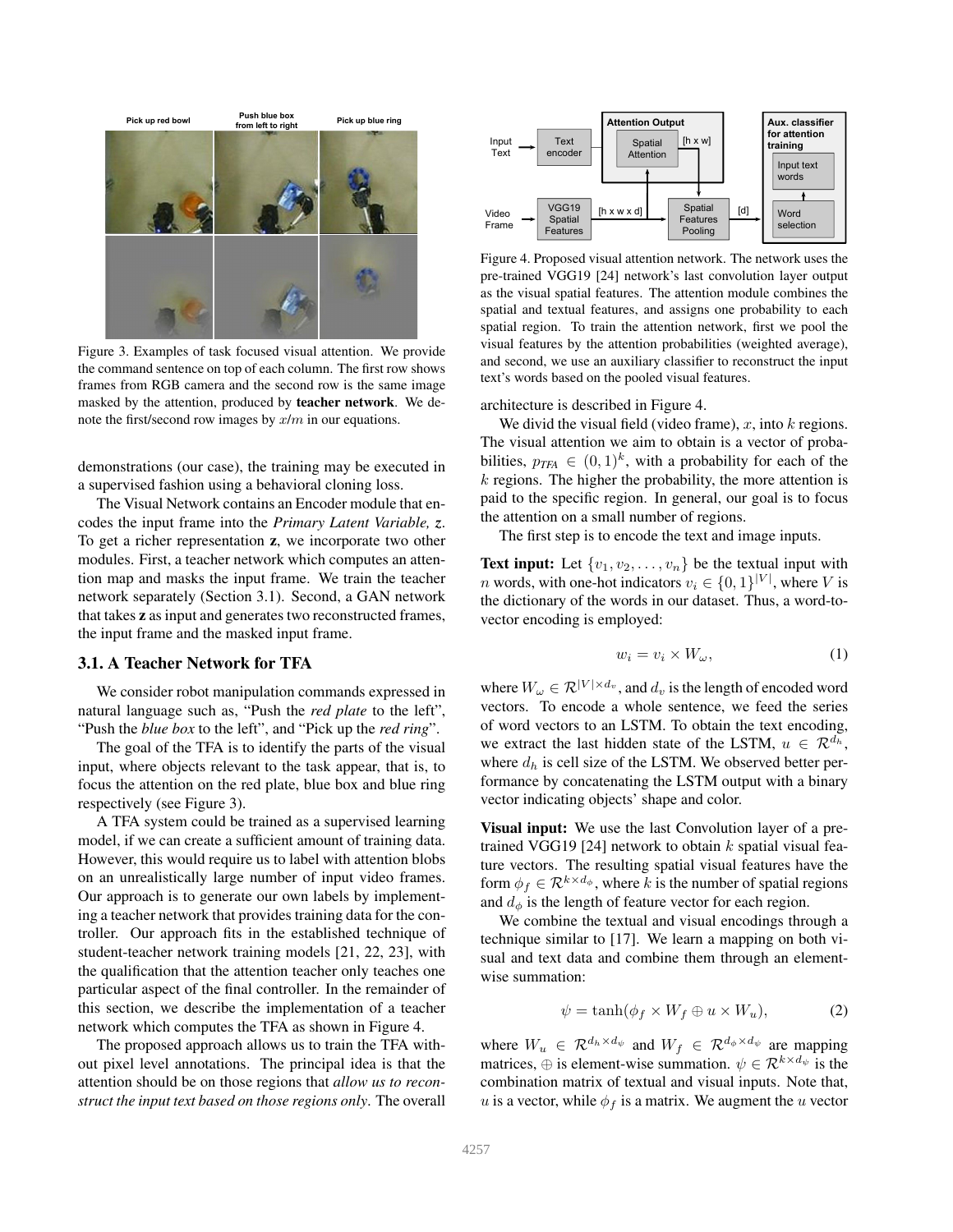by repeating it for  $k$  times. To compute the final attention probabilities, the model must assign higher scores to a few spatial regions.

$$
p_{TFA} = \text{softmax}(\psi \times W_p),\tag{3}
$$

where  $W_p \in \mathcal{R}^{d_{\psi} \times 1}$  is trainable weights vector, which is used to assign a score to each region. The final  $p_{TFA} \in$  $(0, 1)^k$  is the vector containing attention scores of all k regions'. We use a softmax non-linearity to force the network to attend to a few number of regions.

Our method does not need any spatial pixel level annotation to compute the attention. The attention in our formulation is a latent variable dependent on the input text and frame (See Figure 4). The main idea which allows us to train the attention network, is that from a pooled spatial features weighted by the latent variable attention,  $p_{TFA}$ , we should be able to reconstruct the input text (user command sentence) words  $V \in \{0, 1\}^{|V|}$ . Here, we define the weighted pooled features  $u \in \mathcal{R}^{d_{\phi}}$ :

$$
u = \sum_{i \in k} p_{TFA_i} \phi_{f_i}.
$$
 (4)

Basically, given a video frame and sentence, we force the network to select a few regions of the input frame, and reconstruct the input text just based on the selected regions. As a result, the only way that the network can reconstruct the original input text, is by selecting the relevant regions of the frame:

$$
\hat{\mathcal{V}} = \sigma(\tau(u)),\tag{5}
$$

where  $\tau(.)$  is a multi-layer perceptron.  $\hat{\mathcal{V}} \in (0,1)^{|V|}$  contains the predicted set of words. We optimize the entropy loss function  $\mathcal{L}_{att} = -\mathcal{V}log(\mathcal{V})$ .

In Figure 3, we show RGB frames and the masked frame using computed attention p*TFA*. To mask the RGB frames, we reshape and re-size p*TFA* (using bi-linear interpolation) to the same size of the input frame  $(x)$ ; followed by smoothing the mask by applying a Gaussian filter on it. We denote the masked RGB input frame with the attention  $p_{TFA}$  by m.

# 3.2. The visual and motor networks

Our architecture follows the generic architecture for the visuomotor policy in Figure 1. It consists of a Visual Network sub-module that extracts a primary latent encoding, z, and a Motor Network that transforms z into actions, which in our case are joint angle commands (next state of the robot arms). However, our architecture makes several specific decisions with the aim to take advantage of the available the text description of the current task and the TFA.

#### 3.2.1 Visual Network

The objective of the Visual Network is to create a compact primary latent encoding that captures the important aspects

of the current task. An ongoing problem is that the encoding needs to work within a certain limited dimensionality budget. Intuitively, general purpose visual features extracted from the image would waste space by encoding aspects of the image that are not relevant to the task. On the other hand, focusing only on the attention field may ignore parts of the image that are important for the task. For instance, in Figure 3- bottom right masked frame, the robot arm itself is not visible.

Our proposed architecture for the visual network, shown in Figure 2, incorporates several techniques that allows it to learn a representation that efficiently encodes the parts of the input that are relevant to the *current task*. The overall architecture follows the idea of a VAE-GAN [25]: it is composed of an encoder, a generator and a discriminator. The *Primary Latent Encoding (*z*)* is extracted from the output of the visual encoder (E).

The visual network receives a raw frame x and a onehot representation of the user command (input sentence), denoted by  $I_c \in \{0,1\}^{|V|}$ . In fact,  $I_c$  is indicates which words of the dictionary are appearing in the textual input command. We assume that  $\mathbf{z} \sim \mathcal{N}(\mu_z, \sigma_z)$ , and:

$$
[\mu_{\mathbf{z}}|\sigma_{\mathbf{z}}] = E(x, I_c),\tag{6}
$$

where  $\mu_z$ ,  $\sigma_z \in \mathcal{R}^{d_z}$ , and  $d_z$  is the length of the Primary Latent Encoding  $(z)$ . In fact, E is a multi-layer convolutional neural network with a  $2d<sub>z</sub>$  dimensional vector which splits into  $\mu_z$  and  $\sigma_z$ .

The generator, (G), takes the Primary Latent Encoding z as input, and produces two images, a reconstruction frame, and a reconstructed frame masked with attention ("Fake Frame" and "Fake masked frame" in Figure 2). Notice that a novel aspect of our proposed architecture is that the generator does not only create a reconstruction of the input, x', but also an approximation of the faked masked frame,  $m'$ .

Unlike traditional GAN discriminators, the discriminator D employed in our architecture performs a more complicated classification [26]. Masked and unmasked frames $(m/m', x/x')$  are both inputs to the discriminator, and it classifies the objects  $(s)$  and color  $(c)$  of the object of interest, as well as whether the input was fake or real. The discriminator has two outputs of lengths of  $|s| + 1$  and  $|c| + 1$ .  $|s|$  and  $|c|$  are respectively the number of colors and objects in the vocabulary | $V$ | and the "+1" is for the "fake" class. We make the set of  $s$  and  $c$  tags by parsing all the input sentences (user's textual commands) in the training.

#### 3.2.2 Motor Network

The motor network in our architecture (see Figure 2) contains both recurrent and stochastic components. It takes as input the primary latent encoding, z, which is processed through a 3-layer LSTM network with skip connec-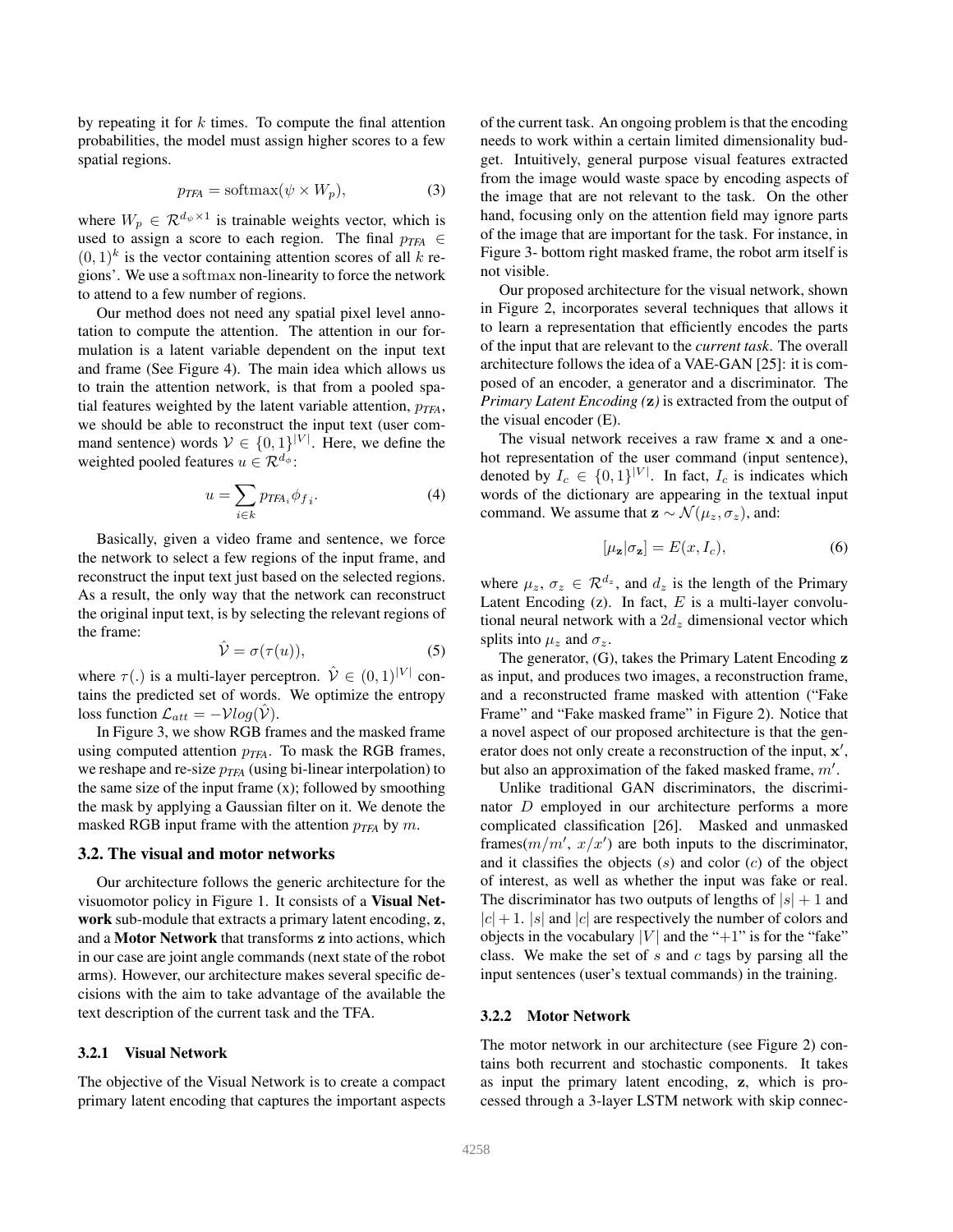tions [27]. Note that the memory cells of LSTMs get updated through the time by doing the task (frame by frame). The output of the final LSTM layer is fed into a mixture density network (MDN) [28]. MDN provides a set of Gaussian kernels parameters namely  $\mu_i$ ,  $\sigma_i$  and the mixing probabilities  $\alpha_i(x)$ , all  $\in \mathcal{R}^{|\mathcal{J}|}$ , and  $1 \leq i \leq N_G$ . Here,  $|\mathcal{J}|$  is the number of robot joints (specific to the robot) and  $N<sub>G</sub>$  is the number of Gaussian components. The  $|J|$ -dimensional vector describing the next joint angles is sampled from this mixture of Gaussians. We provide the detailed architectures of D, G, E, and motor sub-networks in the Supplementary Material.

#### 3.3. Loss Function and Training

In this section, we describe the discriminator loss function  $\mathcal{L}_D$ , and the generator loss function  $\mathcal{L}_G$ . All the parameters in the Discriminator have been optimized to minimize  $\mathcal{L}_D$ , and parameters of the visual Encoder, Generator, and Motor network are optimized by the loss value  $\mathcal{L}_G$  in a GAN training manner. In following, to prevent repetition of equations, we use the unifying tuples  $\mathcal{X}' = (x', m')$  and  $\mathcal{X} = (x, m)$  as fake and real data respectively. To clarify,  $(x', m') = G(\mathbf{z} \sim E(x, I_c))$ , while x is the real frame from RGB camera, and  $m$  is the masked real frame by the teacher network (Section 3.1).

#### 3.3.1 Discriminator Loss

If the discriminator  $D$  is receiving real data  $\mathcal{X}$ , it needs to classify the object and color contained in the user's textual command input:

$$
\mathcal{L}_{real} = -\mathbb{E}_{\mathcal{X}, s \sim p_{data}}[\log (P_D(s|\mathcal{X}))]
$$

$$
-\mathbb{E}_{\mathcal{X}, c \sim p_{data}}[\log (P_D(c|\mathcal{X}))], \tag{7}
$$

where  $P_D$  is the class probabilities produced by the discriminator for both colors and objects. Similarly, if  $D$  receives  $\mathcal{X}'$ , it should classify them as fake:

$$
\mathcal{L}_{fake} = -\mathbb{E}_{\mathcal{X}' \sim G} [\log (P_D(|s| + 1|\mathcal{X}'))]
$$

$$
-\mathbb{E}_{\mathcal{X}' \sim G} [\log (P_D(|c| + 1|\mathcal{X}'))]. \tag{8}
$$

Finally, if D receives raw and masked faked frames, generated by G with the latent representation  $z \sim \mathcal{N}(0, 1)$ :

$$
\mathcal{L}_{noise} = -\mathbb{E}_{z \sim noise} [\log (P_D(|s| + 1|G(z)))]
$$

$$
-\mathbb{E}_{z \sim noise} [\log (P_D(|c| + 1|G(z)))]. \tag{9}
$$

The overall loss of the discriminator is thus  $\mathcal{L}_D$  =  $\mathcal{L}_{real} + \mathcal{L}_{fake} + \mathcal{L}_{noise}.$ 

## 3.3.2 Generator Loss

The Generator (G) must reconstruct a real looking frame and masked frame by attention that contains the object of interest. In fact, G tries not only to look real, but also presents the correct object in both of its outputs. Hence, it has to fool the discriminator which tries to distinguish between fake frames and different objects and colors:

$$
\mathcal{L}_{GD} = -\mathbb{E}_{\mathcal{X}', s \sim p_G} [\log p_D(s|\mathcal{X}'])]
$$

$$
-\mathbb{E}_{\mathcal{X}', c \sim p_G} [\log p_D(c|\mathcal{X}')). \tag{10}
$$

The training of GANs is notoriously unstable. A possible technique to improve stability is *feature matching* [29]– forcing  $G$  to generate images that match the statistics of the real data. Here, we use features extracted by the last convolution layer of D for this purpose and we call it  $f_D(x)$ . The generator must produce outputs that have similar  $f_D$ representation to real data. We define the loss term  $\mathcal{L}_{fea}$  as a distance between the real inputs  $x/m$  and generated ones  $x'/m'$  features [26]:

$$
\mathcal{L}_{fea} = ||f_D(x) - f_D(x')||^2 + ||f_D(m) - f_D(m')||^2.
$$
\n(11)

To regularize the Primary Latent Encoding (z), we minimize the KL-divergence between z and  $\mathcal{N}(0, 1)$ :

$$
\mathcal{L}_{prior} = D_{\text{KL}}(E(x, I_c) \mid \mathcal{N}(0, 1)). \tag{12}
$$

Additionally, a reconstruction error of "fake" Frame/Masked generated by G is defined by:

$$
\mathcal{L}_{rec} = ||x' - x||^2 + ||m' - m||^2. \tag{13}
$$

Motor Network Loss: The motor loss is calculated according to the MDN negative log-likelihood loss formula over the supervised data based on the demonstrations (behavioral cloning loss):

$$
\mathcal{L}_{motor} = -log\left(\sum_{i=1}^{N_G} \alpha_i(x) \cdot P_{\sim \mathcal{N}(\mu_i, \sigma_i)}(J)\right). \tag{14}
$$

Finally, we write the Generator loss as  $\mathcal{L}_G = \mathcal{L}_{DG} +$  $\mathcal{L}_{rec} + \mathcal{L}_{prior} + \mathcal{L}_{motor}.$ 

# 4. Experiments

We collected demonstrations for the tasks of picking up and pushing objects using an inexpensive Lynxmotion-AL5D robot. We controlled the robot using a PlayStation controller. For each task and object combination we collected 150 demonstrations. The training data consists of joint-angle commands plus the visual input recorded in 10 fps rate by a PlayStation Eye camera mounted over the work area. The training data thus collected was used to train both the Visual and the Motor Networks. Note that this robot does not have proprioception – any collision or manipulation error needs to be detected solely from the visual input.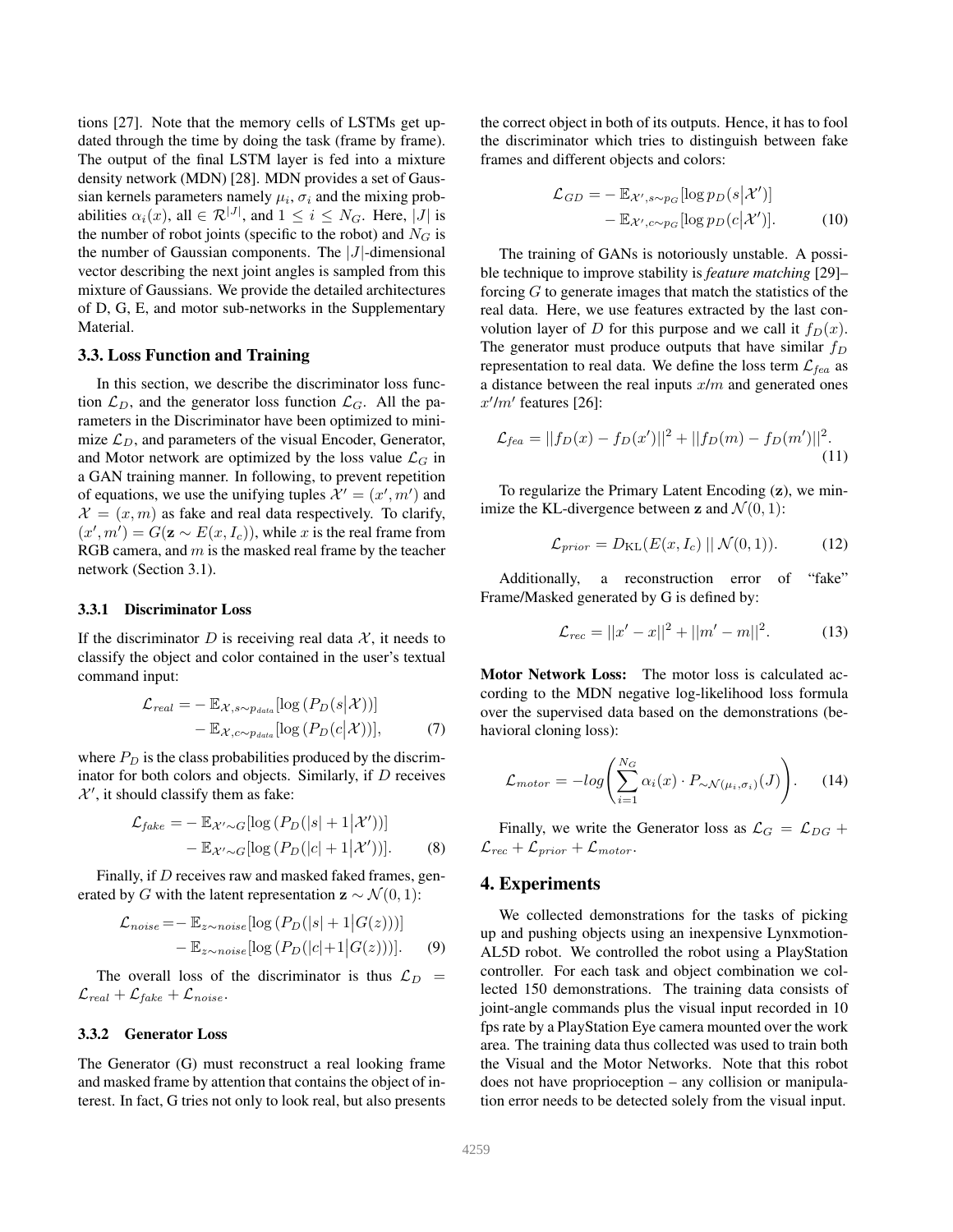

Figure 5. An execution of the pushing task with the sentence "Push the red bowl from right to left". Top row: original input image, middle row: fake frame generated by the Generator(G), bottom row: fake masked image with TFA generated by  $G$ . You can compare the fake masked frames presented in this figure with attention maps generated by the **teacher network** in Figure 3. Notice that visual disturbances such as the hand and the gorilla do not appear in the reconstructed image.

| <b>Textual</b><br>Command<br><b>Sentences</b> | Pick up                 |                |                      |                          |                |                                                                 |                 | Push  from left to right |                |                                  |                        |              |      |
|-----------------------------------------------|-------------------------|----------------|----------------------|--------------------------|----------------|-----------------------------------------------------------------|-----------------|--------------------------|----------------|----------------------------------|------------------------|--------------|------|
|                                               | $\mathbf{Bow}$<br>Red   | Towel<br>White | Blue<br>${\rm Ring}$ | Dumbbell<br><b>Black</b> | White<br>Plate | $\begin{array}{c} \mathrm{Red} \\ \mathrm{Bubbles} \end{array}$ | pick up<br>Mean | <b>Bowl</b><br>Red       | White<br>Plate | $\frac{\text{Blue}}{\text{Box}}$ | $QR-box$<br><b>B/W</b> | Mean<br>Push | Mean |
| <b>Method</b>                                 | <b>Benign Condition</b> |                |                      |                          |                |                                                                 |                 |                          |                |                                  |                        |              |      |
| Just Encoder $(\% )$                          | 20                      | 20             | $\Omega$             | 40                       | $\theta$       | 10                                                              | 15.0            | 40                       | 10             | $\Omega$                         | $\Omega$               | 12.5         | 14.0 |
| Traditional VAE $(\%)$                        | 60                      | 60             | 20                   | 20                       | 50             | 30                                                              | 40.0            | 50                       | 60             | 30                               | 30                     | 42.5         | 41.0 |
| $(w/o$ TFA $)$ $(\%)$                         | 70                      | 50             | 30                   | 40                       | 60             | 10                                                              | 43.3            | 80                       | 60             | 10                               | 20                     | 42.5         | 43.0 |
| with TFA $(\%)$                               | 80                      | 80             | 60                   | 50                       | 80             | 40                                                              | 65.0            | 100                      | 60             | 30                               | 60                     | 62.5         | 64.0 |
|                                               | <b>With Disturbance</b> |                |                      |                          |                |                                                                 |                 |                          |                |                                  |                        |              |      |
| $(w/o$ TFA $)$ $(\%)$                         | 10                      | 10             | $\Omega$             | 0                        | $\Omega$       | $\Omega$                                                        | 3.3             | 0                        | 30             | $\Omega$                         | $\Omega$               | 7.5          | 5.0  |
| with TFA $(\%)$                               | 70                      | 80             | 60                   | 60                       | 40             | 40                                                              | 58.3            | 90                       | 50             | 30                               | 50                     | 55.0         | 57.0 |

Table 1. The upper half of the table shows the rate of successfully performing the desired manipulation with different sentence commands. The model with TFA has superior results to a model without it [7]. We also train a version of our model without the Discriminator, named *Traditional VAE*. The model trained without D cannot effectively perform the manipulations since the adversarial loss helps to learn rich Primary Latent Variable (z). Also, in *Just Encoder experiment*, we just use the Encoder as the visual network. The lower half of the table shows the rate of successfully performing the desired command, while being disturbed by an external agent. The model with TFA is by far better than a model without it [7] in all cases.

# 4.1. Performance under benign conditions

The first set of experiments studies the performance of the visuomotor controller under benign conditions, that is, under situations when the robot is given a textual command,  $I_c$  in Sec. 3.2.1, and it is left alone to perform the task in an undisturbed environment. To compare our approach against a baseline, we have reimplemented and trained the network described in [7], which can be used in the same experimental setup, but it does not feature a task focused visual attention. Note that the success rates are not directly comparable with [7], due to the more complex objects used here and the different camera position and environment of our robot. We trained the [7] model on our own dataset, tuned its hyperparameters and also tried to get the best possible results by adding all the loss terms explained in Sec. 3.2.

Table 1 compares the performance of the four approaches for all the tasks, averaged over 10 tries each. We note that the proposed architecture using "TFA" outperforms the "w/o TFA" on all tasks. As an ablation study, we remove the discriminator and train the system as a traditional VAE (compared to VAE-GAN). Also, in another experiment we trained the E just by using the motor network loss without any GAN. We confirm the contribution of the adversarial loss and the GAN network to produce a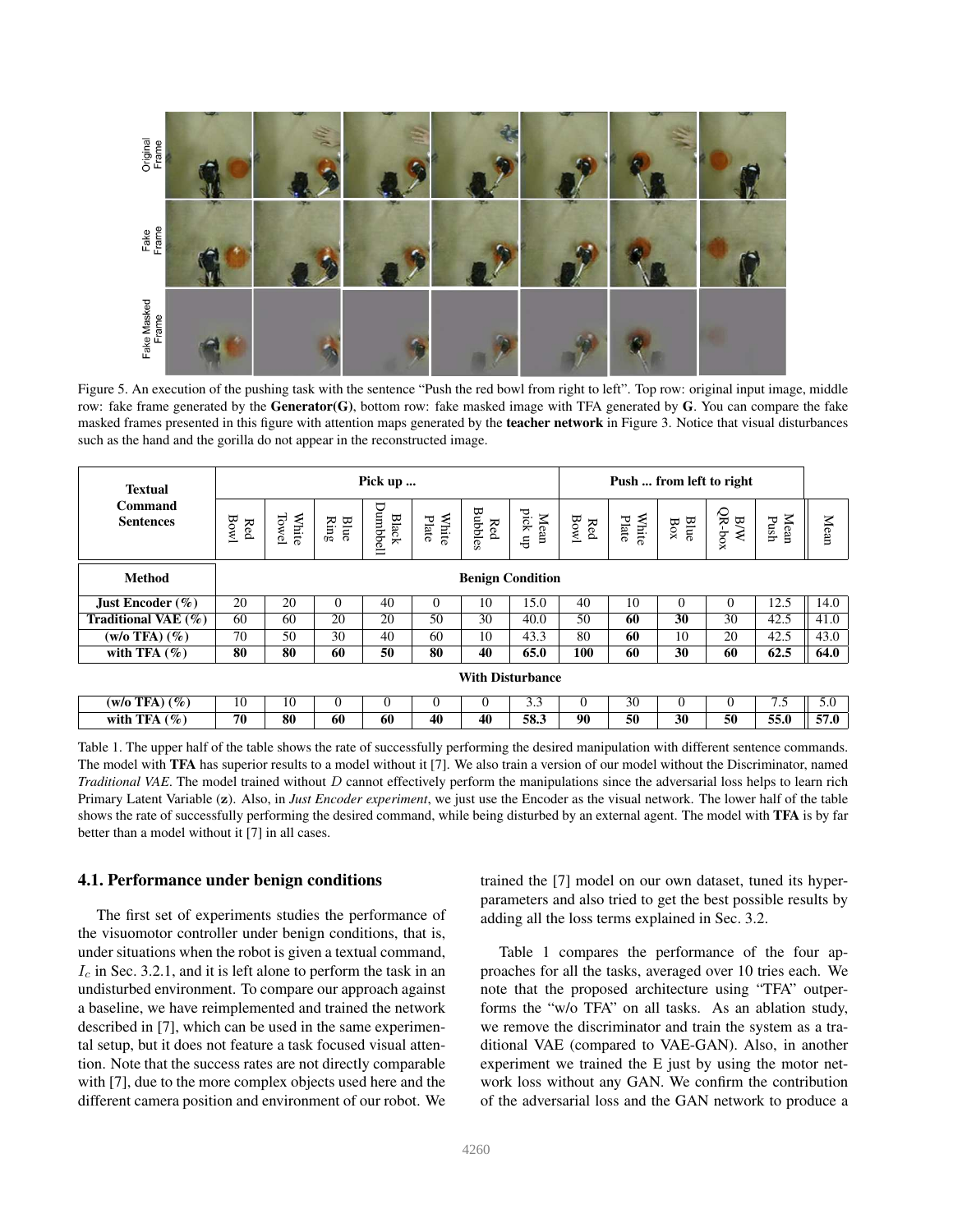rich primary latent variable z. We observe that not having the adversarial loss will reduce the sharpness of the reconstructed images and fade out the details. Note that the model without adversarial loss fails to manipulate objects that require precise positioning like the black dumbbell or the blue ring, however, it can push the white plate much better as the plate is a big symmetric object. Please refer to the supplementary materials to compare the reconstructed images with and without the adversarial loss.

#### 4.2. Recovery after disturbance

In the second series of experiments, we investigate the controller's ability to recover from a physical and visual disturbance. We are comparing the baseline model and our model which uses TFA. Physically disturbing means to disturbed the robot either by (a) pushing the object just when the robot was about to pick it up or (b) forcefully taking away the object from the robot after a successful grasp. For the push tasks, we bring in one or two hands into the scene (Figure 5). We make different visual disturbances by bringing in the hand in random positions, waving it, sometimes covering whole top part of the scene. In some cases we even put other random objects like a paper gorilla.

Under the described situations we count as success, if the robot notices the disturbance and recovers by successfully redoing the task. We remind the audience of the paper that due to the limitations of the Lynxmotion-AL5D robot, the *only* way the robot can detect the disturbance is through its visual system.

Table 1 shows the experimental results for scenarios with physical/visual disturbance. We notice that the results here are drastically better than the baseline. In the absence of TFA, the recovery rate is close to zero. In most cases, after loosing the object, the robot tried to execute the manipulation without noticing that it does not grasp the object. With the help of TFA, however, the robot almost always notices the disturbance, turns back and tries to redo the grasp. This phenomena is illustrated in our supplementary material video. Averaged over all the objects, the recovery rate is only 5% for the baseline policy in pickup and push tasks, while it is 57% for the policy with the TFA (see Tables 1). Note that physical disturbance doesn't necessarily drop the robot's success rate since disturbing the robot occurs only when it is about to successfully perform the task, therefore the robot's success rate with and without the physical disturbance are not comparable. In other words, robot starts doing the task, a human judge decides if the robot is doing well and if it is, the human judge starts to disturbing the robot. We discard any tries that the robot is likely to fail even without disturbance.

The disappearing gorilla: The proposed architecture allows us to ignore many of the possible visual disturbances. Experiments comparing the architecture to one without TFA confirm that this is indeed the case. Another way to study whether the policy ignores the visual disturbance is to reconnect the generator during test time as well, and study the reconstituted video frames (which are a good representation of the information content of primary latent encoding). Figure 5 shows the input video frames (first row), the reconstructed video frames (second row) and the generated masked frames (third row). While the robot was executing the task of pushing the red bowl to the left, we added some disturbances such as waving a hand or inserting a cutout gorilla figure in the visual field of robot. Notice that in the reconstructed frames, the hand and the gorilla disappear, while the subject matter is reconstructed accurately. As these disturbing visual objects are ignored by the encoding, the task execution proceeds without disturbance. While we must be careful about making claims on the biological plausibility of the details of our architecture, we note that the overall effect implements a behavior similar to the selective attention experiments<sup>1</sup> of Chabris and Simmons [1], purely as a side effect of an architecture implemented for a completely different goal.

# 5. Conclusion

In this paper, we proposed a method for augmenting a deep visuomotor policy learned from demonstration with a task focused visual attention model. The attention is guided by a natural language description of the task – it effectively tells the policy to "Pay Attention!" to the task and object at hand. Our experiments show that under benign situations, the resulting policy consistently outperforms a related baseline policy. More importantly, paying attention has significant robustness benefits. In severe adversarial situations, where a bump or human intervention forces the robot to miss the grasp or drop the object, we demonstrated through experiments that the proposed policy recovers quickly in the majority of cases, while the baseline policy almost never recovers. In the case of visual disturbances such as moving foreign objects in the visual field of the robot, the new policy is able to ignore these disturbances which in the baseline policy often trigger erratic behavior.

Future work includes attention systems that can simultaneously focus on multiple objects, shift from object to object according to the requirements of the task, and work in severe clutter.

Acknowledgments: This work had been supported in part by the National Science Foundation under grant numbers IIS-1409823 and IIS-1741431. Any opinions, findings, and conclusions or recommendations expressed in this material are those of the authors and do not necessarily reflect the views of the National Science Foundation.

<sup>1</sup>https://youtu.be/vJG698U2Mvo